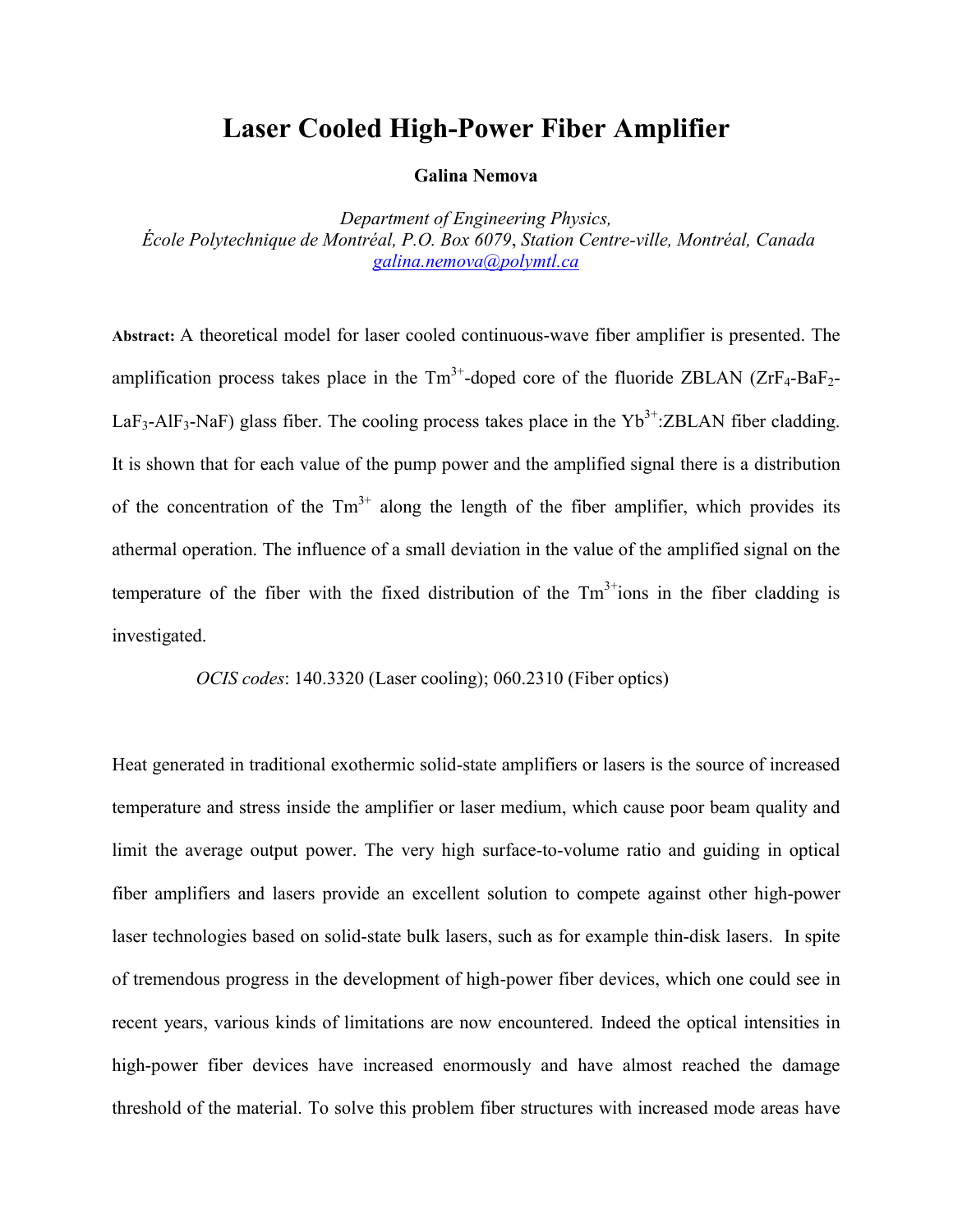been suggested. These novel high power fiber amplifiers are based on the multimode fibers with the large diameter of the fiber core [1] or the amplification process in these fiber amplifiers takes place in a rear-earth doped fiber cladding [2]. But even these schemes are ultimately limited by thermal effects if a high quality beam is required. For fibers with limited chemical stability such for example as fluoride fibers water cooling should be avoided. Lowering of the [doping](http://www.rp-photonics.com/doping_concentration.html)  [concentration](http://www.rp-photonics.com/doping_concentration.html) and increase in the length of the fiber makes the cooling easier, but increase nonlinear effects such as stimulated Brillouin scattering (SBS) and stimulated Raman scattering (SRS), which can cause depletion of the amplified signal. In 1999, Steven Bowman suggested a radiation-balanced laser, where lasing is accomplished by offsetting the heat generated from stimulated emission by the anti-Stokes cooling effect [3]. The radiation-balanced laser requires precision control of the pump power at each point along the length laser medium. This is not simple problem in the case of the fiber amplifier or laser.

We present a theoretical model of laser cooled high-power fiber amplifier (Fig.1). The amplification process resulting in heating takes place in the uniformly  $Yb^{3+}$ -doped core of the ZBLAN fiber. The laser cooling takes place in non-uniformly  $Tm<sup>3+</sup>$ -doped fiber cladding. The ZBLAN is chosen as a host, since as low phonon material with phonon energy of  $\sim$ 580 cm<sup>-1</sup> it is able to support laser cooling of solids. The concentration of the  $Tm<sup>3+</sup>$  ions in the cladding of the fiber is a function of the length of the fiber. It depends on the values of the input pump and signal powers and will be determined later in this paper. The idea of using anti-Stokes fluorescence to cool solid state matter was first proposed by German physicist Peter Pringsheim in 1929 [4]. Experimentally the net radiation cooling by anti-Stokes fluorescence in solid materials was observed for the first time only in 1995 by Epstein's research team in  $Yb^{3+}$ -doped ZBLANP glass [5].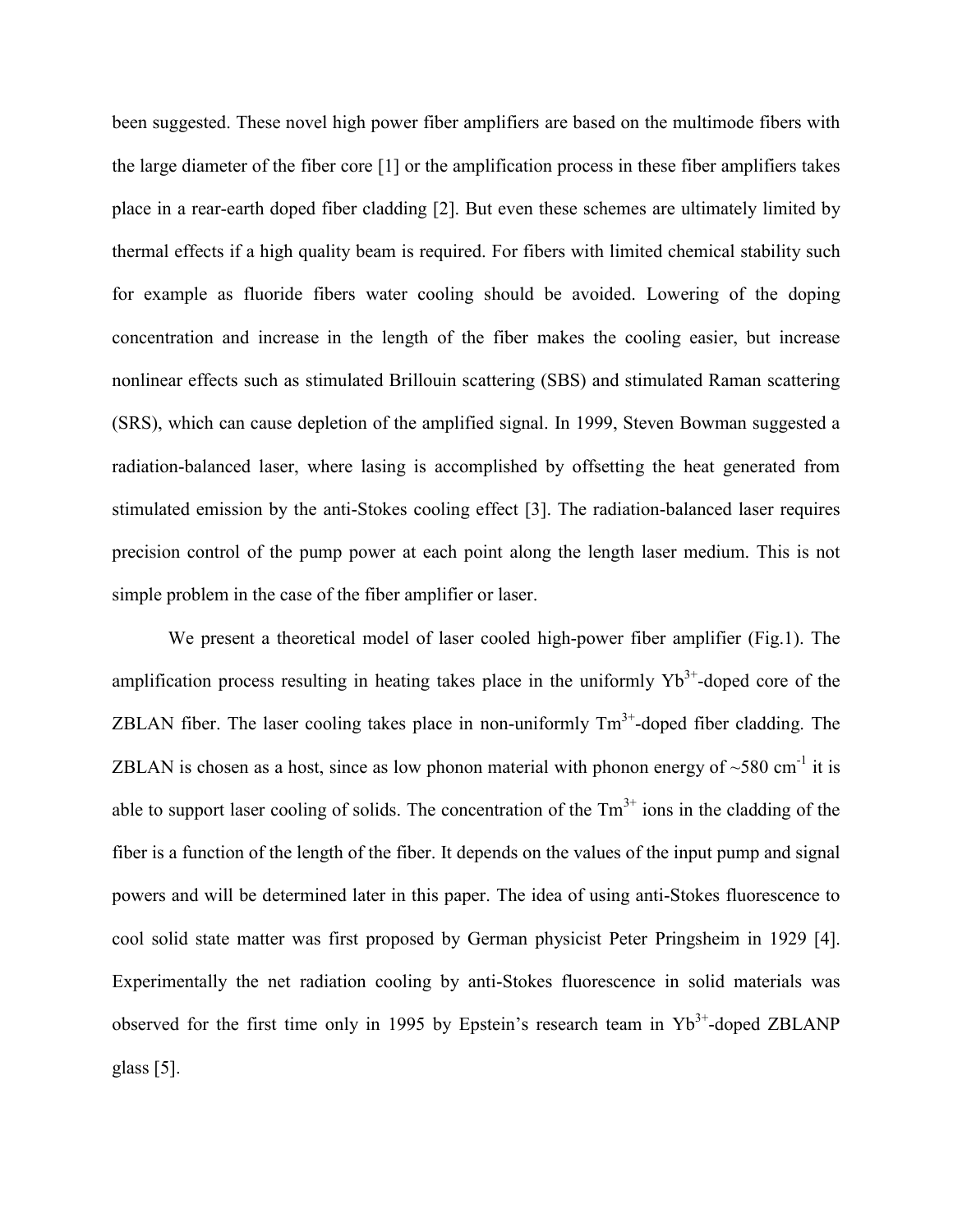For simplicity of understanding the scheme of the laser cooled fiber amplifier let us consider first of all the amplification process in a conventional exothermic fiber amplifier with  $Yb^{3+}$ -doped core and un-doped fiber cladding. The trivalent ytterbium has only two available manifolds, the  ${}^{2}F_{7/2}$  ground state and  ${}^{2}F_{5/2}$  excited state. The amplification process in this twolevel system in a steady-state condition can be described with well known rate equations described in details in Ref.[6]. In our simulations we consider a multimode fiber structure consisting of a core with a refractive index of  $n_{co} = 1.52$  and radius  $R_{co} = 25 \mu m$ . It has a numerical aperture NA  $\approx$  0.21. The radius of the fiber cladding is  $R_{cl}$  = 185  $\mu$ m. Concentration of the Yb<sup>3+</sup> ions in the fiber core is  $N^{Yb} = 1.42 \times 10^{18}$  *ions/cm*<sup>3</sup> permitting it to be free from any cooperative effects. The input amplified signal has the wavelength  $\lambda_s = 1 \mu m$ . The pumping wavelength is  $\lambda_p = 0.98 \mu m$ . Both the pump power and the amplified signal are supported by the fundamental fiber core mode. For simplicity's sake let us suppose, the fiber amplifier is mounted in the vacuum chamber and connected with the ambient environment only radiatively following to Stefan-Boltzmann law. It is well known that propagating along the length of the fiber the pump power experiences depletion and the signal power experiences amplification. This process illustrated in Fig.2. The input pump power is very high  $P_p = 1 \text{kW}$ . The input signal power is  $P_s =$ 2W. As on can see in Fig.2 the signal power begins to increase intensively around the point located on the distance of ~32 *m* from the beginning of the fiber. The intense local growth of the amplified signal is accompanied by intense growth of the number of the phonons causing the increased local heating of the fiber amplifier. Fig.3 illustrates the temperature distribution along the length of the fiber amplifier without cooling. The peak of the temperature can cause unwanted effects such as mode mixing or, for very high input pump powers, damage of the fiber.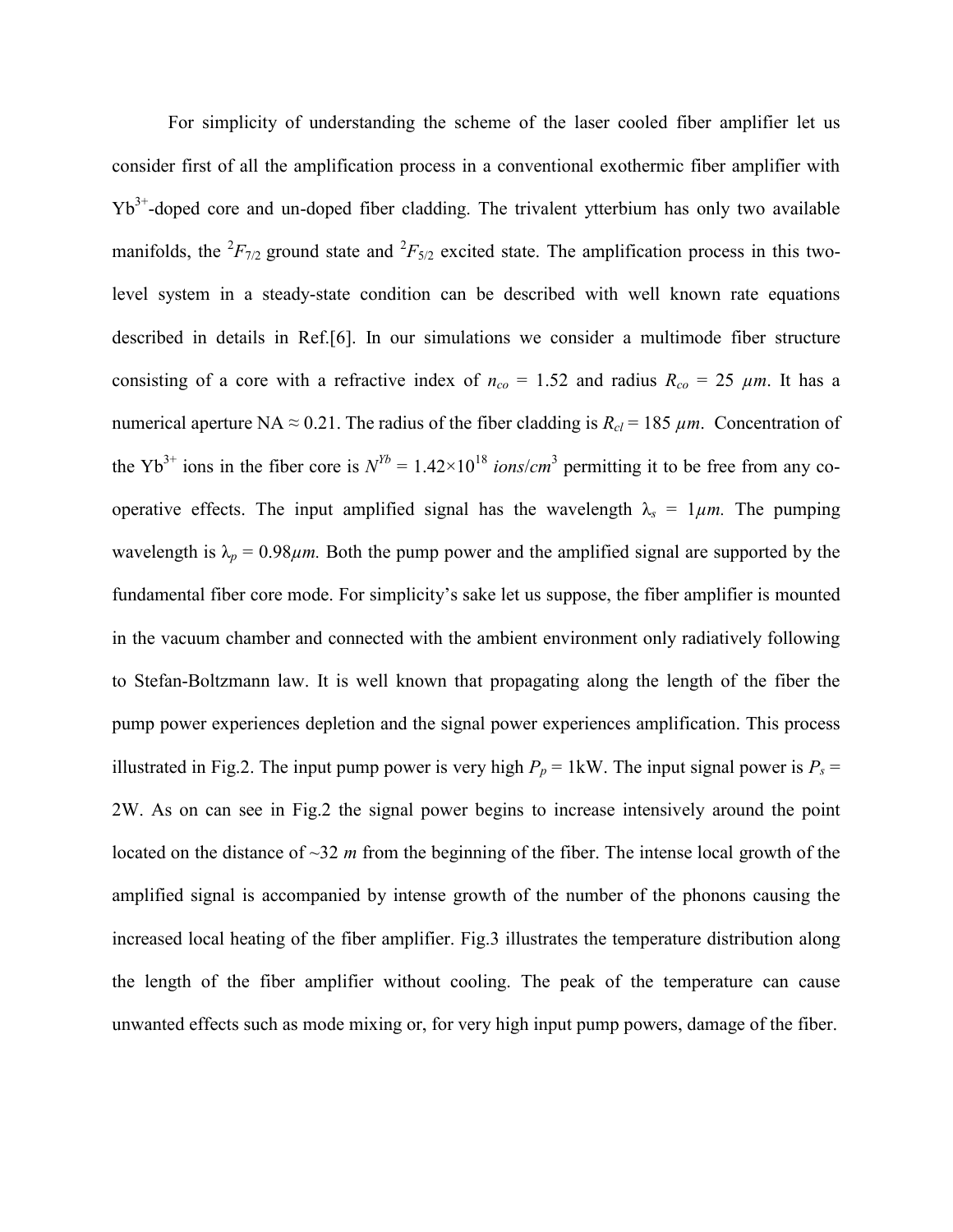To avoid this unwanted heating we suggest using the laser cooling of the cladding of the amplifier. In this case the cladding of the fiber has to be doped with  $Tm<sup>3+</sup>$  ions and pumped independently from the core with the high power pump  $(P_p^{\text{cool}})$  named here as a cooling pump power (Fig.1). It is important to remember that  $Tm^{3+}$ -doped ZBLANP sample in the first time was laser cooled experimentally to -1.2 K from the room temperature at a pump wavelength  $\lambda_p^{cool} = 1.9 \ \mu m$  in 2000 [7]. Contrary to Yb<sup>3+</sup>ions, trivalent thulium ions have four manifolds. The ground and first exited manifolds can be used in the laser cooling cycle. It is useful to mention that  ${}^{3}H_{4}$  manifold of the Tm<sup>3+</sup> ion lies 6900 cm<sup>-1</sup> above the  ${}^{3}F_{4}$  manifold and can be populated vie exited-state absorption (ESA) at illumination at wavelengths 1.85  $\mu$ m <  $\lambda$  < 1.97  $\mu$ m. But as was shown experimentally in the work [7] ESA will not essentially disturb the laser cooling process. The mean fluorescence wavelength of  $Tm^{3+}$  ions is  $\lambda_f^{cool} = 1.82 \mu m$ . It determines the range of the wavelengths which provide the laser cooling of the  $\text{Tm}^{3+}$ -doped medium, it is 1.82  $\mu$ *m* <  $\lambda$  < 1.97  $\mu$ *m*. Following to experimental work [7] in our simulations the Tm<sup>3+</sup>-doped fiber cladding will be pumped at the same wavelength  $\lambda_p^{cool} = 1.9 \ \mu m$ . The cooling power generated in the fiber cladding can be calculated using the formula obtained in the paper [8].

$$
P_{cool} = \frac{A_{eff}^{cl} I_s N^{Tm} \sigma_{abs}^{Tm}}{1 + \frac{\sigma_{SE}^{Tm}}{\sigma_{abs}^{Tm}} + A_{eff}^{cl} \frac{I_s}{\rho_{po}^{cool}} \left(\frac{\lambda_p^{cool}}{\lambda_f^{Tm}} - 1\right),\tag{1}
$$

where  $I_s = hc\gamma_{rad}^{Tm}/(\lambda_p^{cool}\sigma_{abs}^{Tm})$ ,  $\gamma_{rad}^{Tm} = 83 \text{ s}^{-1}$  is the radiative relaxation rate of the Tm<sup>3+</sup>ions in ZBLAN at room temperature taken from Ref. [9].  $A_{\text{eff}}^{cl}$  is an effective mode area of the cladding mode supporting the cooling pump power in the fiber cladding.  $\sigma_{abs}^{Tm}$  and  $\sigma_{se}^{Tm}$  are the absorption and the stimulated-emission cross-sections of the  $Tm<sup>3+</sup>$  ions in ZBLAN at the wavelength  $\lambda_p^{cool}$  taken from Ref. [9],  $N^{Tm}$  is the density of Tm<sup>3+</sup> ions in the cladding of the fiber, which is a function of the length of the fiber. It will be calculated later in this paper. The cooling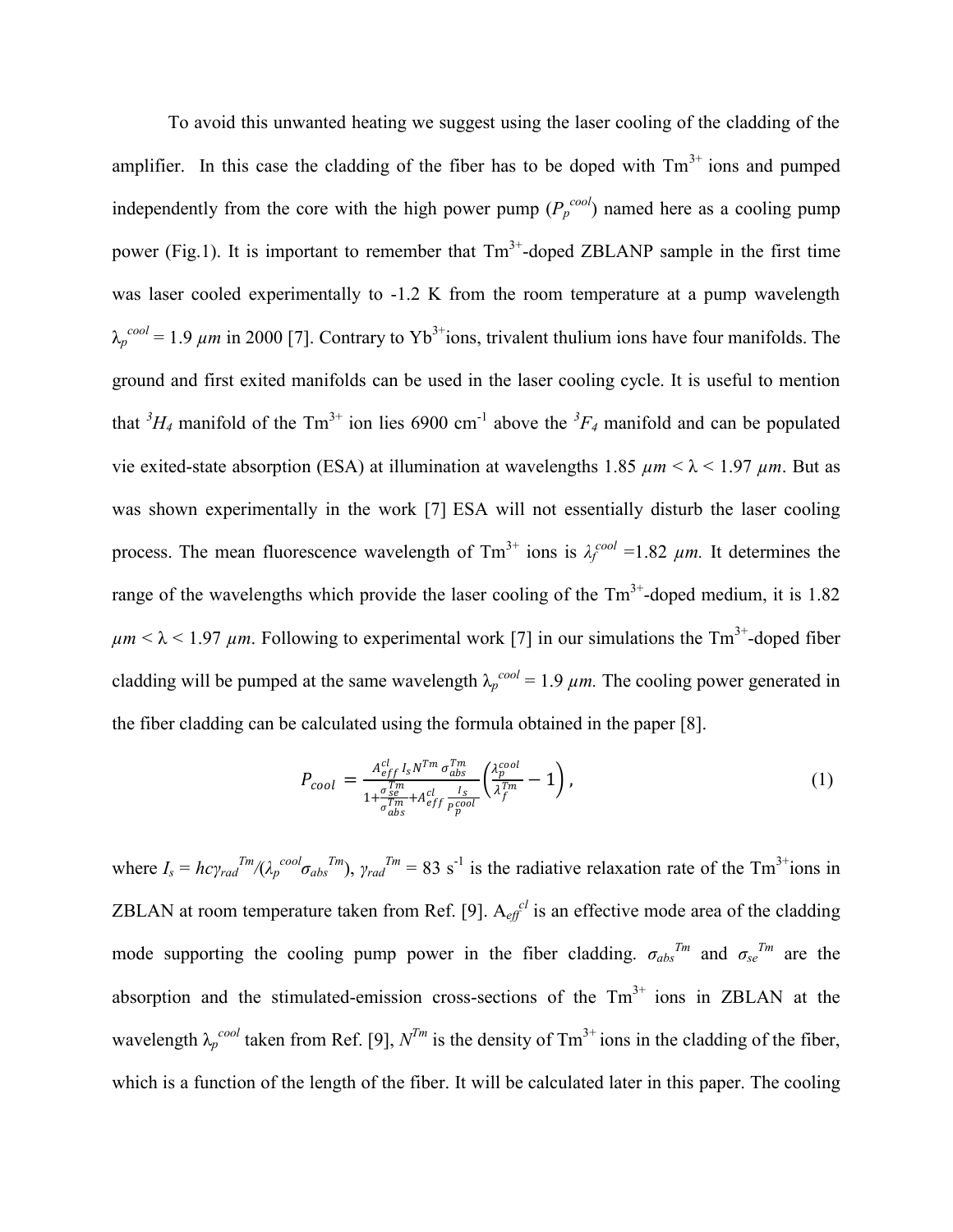pump power  $P_p^{\text{cool}}$  depleted propagating along the length of the fiber. It can be calculated at any point along the length of the fiber using the equation

$$
\frac{P_p^{cool}\left(0\right)}{P_p^{cool}\left(z\right)}\exp\left(\frac{P_p^{cool}\left(0\right)-P_p^{cool}\left(z\right)}{P_{Sat}^{cool}}\right)-\exp(\sigma_{abs}^{Tm}N^{Tm}z)=0,\tag{2}
$$

where  $P_{Sat}^{cool} = hc\gamma_{rad}^{Tm}A^{cl}_{eff}/[\lambda_p (\sigma_{abs}^{Tm} + \sigma_{se}^{Tm})], P_p^{cool}(0)$  and  $P_p^{cool}(z)$  are the input cooling pump power and the cooling pump power at the point *z* along the length of the fiber, respectively.

Taking into account Eq. (1) describing the cooling power generated in the fiber cladding and Eq. (2) describing the depletion of the cooling pump power along the length of the fiber, one can easy to calculate the temperature of the fiber  $(T_f(z))$  at any point *z* along the length of the fiber from the equation:

$$
2\pi R_{cl}\epsilon\sigma_B\left(T_r^4 - T_f^4(z)\right) = P_{cool}(z) - P_{heat}(z),\tag{3}
$$

where,  $P_{heat}$  is heating power generated in the fiber core as a result of the amplification process,

 $T_r$  is the room temperature. The heating power is  $P_{heat} = QA_{eff}^{co}$  with the heating power density equal to  $Q = hv_pW_p - hv_sW_s - hv_f^{y}V_2^{y}v_{rad}^{y}$ . In this equation  $v_p$  and  $v_s$  are frequencies of the pump and amplified signal in the core of the fiber,  $v_f^{y}$  is the mean fluorescence frequency of the Yb<sup>3+</sup> ions in ZBLAN,  $N_2^{Yb}$  is the population of  ${}^2F_{5/2}$  excited manifold of the Yb<sup>3+</sup> ion.  $\gamma_{rad}^{Yb}$  = 526 s<sup>-1</sup> is the radiative relaxation rate of the Yb<sup>3+</sup>ions in ZBLAN at room temperature taken from Ref. [10].  $W_p$  is a pump rate and  $W_s$  is a stimulated emission rate. The equations for  $W_p$  and  $W_s$ are well known and can be found for example in Ref. [6].  $\epsilon = 0.56$  is the hemispherical emissivity of the sample,  $\sigma_B$  is the Stefan-Boltzmann constant.

If we want to support the temperature of the fiber constant along all its length and equal for example to the room temperature we need to put  $T_f = T_r$  in Eq. (3) and calculate the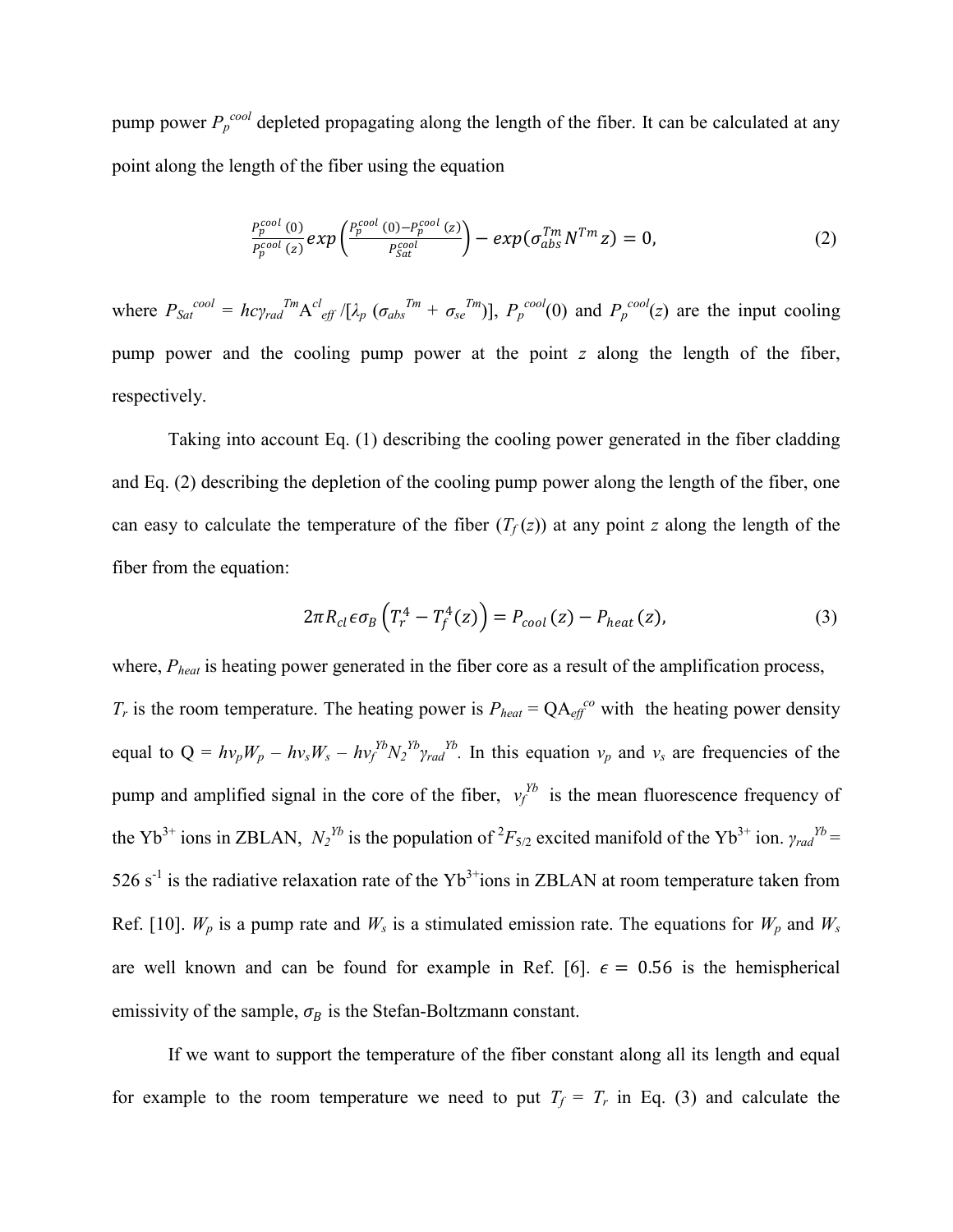concentration of the  $Tm^{3+}$  ions  $(N^{Tm})$  as a function of the length of the fiber. The concentration of the  $Tm<sup>3+</sup>$  ions distributed in such a manner in the fiber cladding along the length of the fiber can provide cooling of the fiber cladding compensating the heat generated in the fiber core during the amplification process. The concentration of the  $Tm<sup>3+</sup>$  ions in the fiber cladding as a function of the fiber length, which permits to support the temperature of the fiber amplifier constant and equal to the room temperature along all length of the fiber during the amplification process is presented in Fig.4 for the input cooling pomp power  $P_p^{cool}(0) = 1$  kW.

In all our simulations the input signal power was equal to  $P_s = 2W$ . Let see what happens with the temperature of the fiber when the input signal power slightly deviates from this value. Of cause the distribution of the  $Tm<sup>3+</sup>$  ions in the fiber cladding illustrated in Fig.4 continues to be invariable in this case. As soon as the input power of the amplified signal changes and becomes equal to  $P_s = 1.8W$  or  $P_s = 2.2W$  the distribution of the temperature along the length of the fiber changes too. The temperatures of the fiber in both these cases are presented in Fig.5. As one can see in Fig.5 small changes in the input power of the amplified signal cause small deviations of the temperature of the fiber from the room temperature along its length, but these deviations are not as large as in the case of the un-cooled fiber amplifier illustrated in Fig.3 and can not cause serious problem. If the input power of the amplified signal is  $P_s = 1.8W$  the differences between the maximum and minimum of the distribution of the temperature along the length of the fiber is  $\Delta T \approx 40$ K. If  $P_s = 2.2$ W it is  $\Delta T \approx 33$ K. This deviation in the temperature of the fiber from the room temperature with the change of the input signal power is tightly connected with the shift of the temperature peak generated by the amplification process along the length of the fiber with the change of the input signal power. This deviation in the temperature can be almost totally compensated slightly changing the length of the fiber. We want to emphasise that our scheme is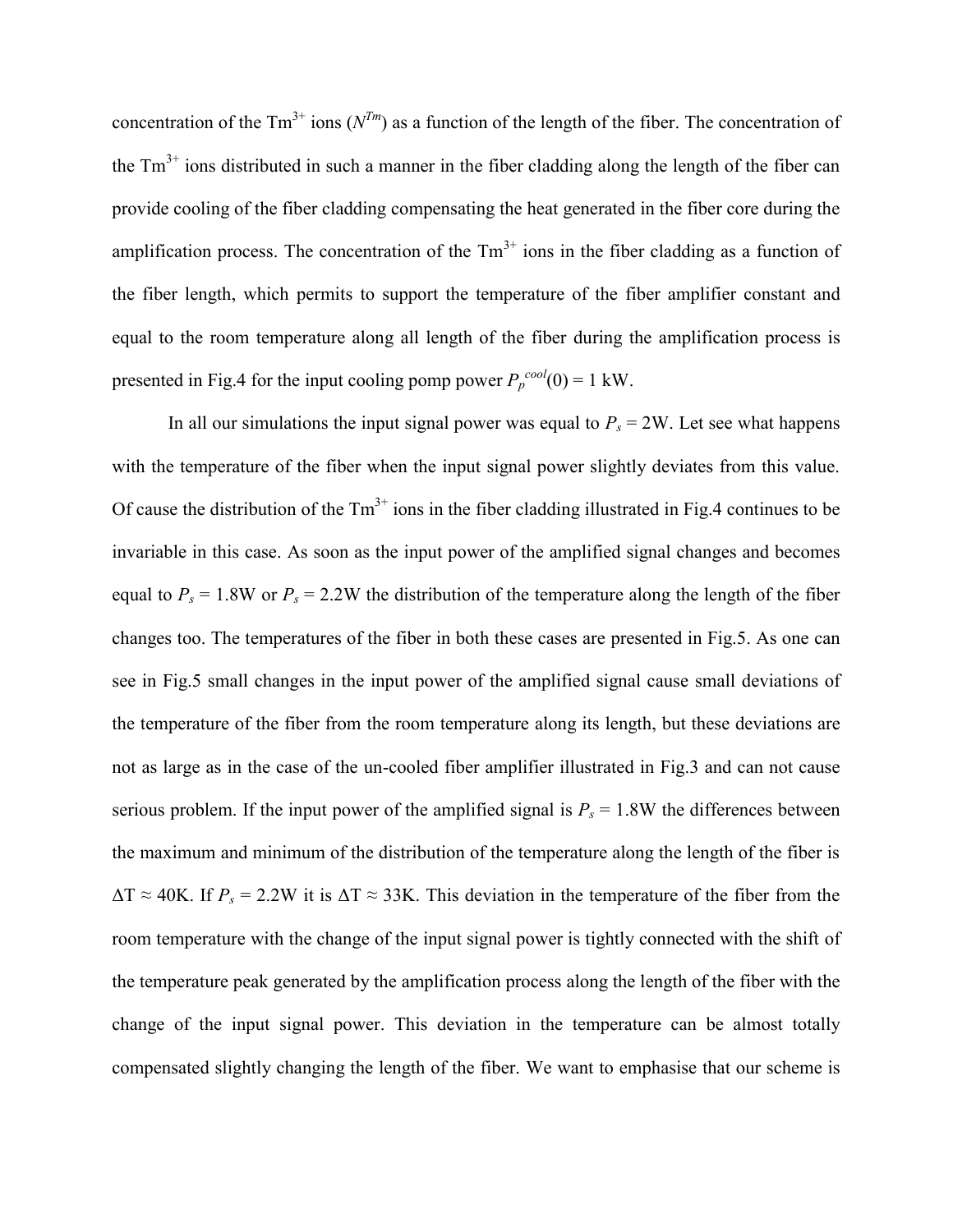valid for the amplified signals with the bandwidth  $\Delta v_s > 8$  *GHz*, where it is free from such nonlinear effects as SBS or SRS.

In summary, we have presented a theoretical scheme of a novel laser cooled high power fiber amplifier. For the first time to our knowledge it has been shown that laser cooled cladding with non-uniformly distributed  $Tm^{3+}$  ions can compensate (theoretically totally) the heat generated during the amplification process in the uniformly  $Yb^{3+}$ -doped core of the fiber amplifier for the fixed input pump and signal powers. Small deviation in the power of the amplified signal will cause small deviation in the temperature of the fiber, which will not cause unwanted effects connected with the high local change of the temperature of the fiber. Without loss of generality this laser cooled amplifier can be realised in another low phonon host materials and with another ions, which can support laser cooling.

## **References**

[1] D. Taverner, D. J. Richardson, L. Dong, J. E. Caplen, K. Williams, and R. V. Penty, "158-µJ pulses from a single-transverse-mode, large-mode-area erbium-doped fiber amplifier," Opt. Lett. **22**, 378 (1997).

[2] G. Nemova and R. Kashyap, "High-power long period grating assisted EDFA", J. Opt. Soc. Am. B **25**, 1322 (2008).

[3] S. R. Bowman, "Laser without internal heat generation", J. Lightwave Technol. **35**, 115 (1999).

[4] P. Pringsheim, "Zwei bemerkungen über den unterschied von lumineszenzund temperaturestrahlung", Z. Phys. **57**, 739-746 (1929).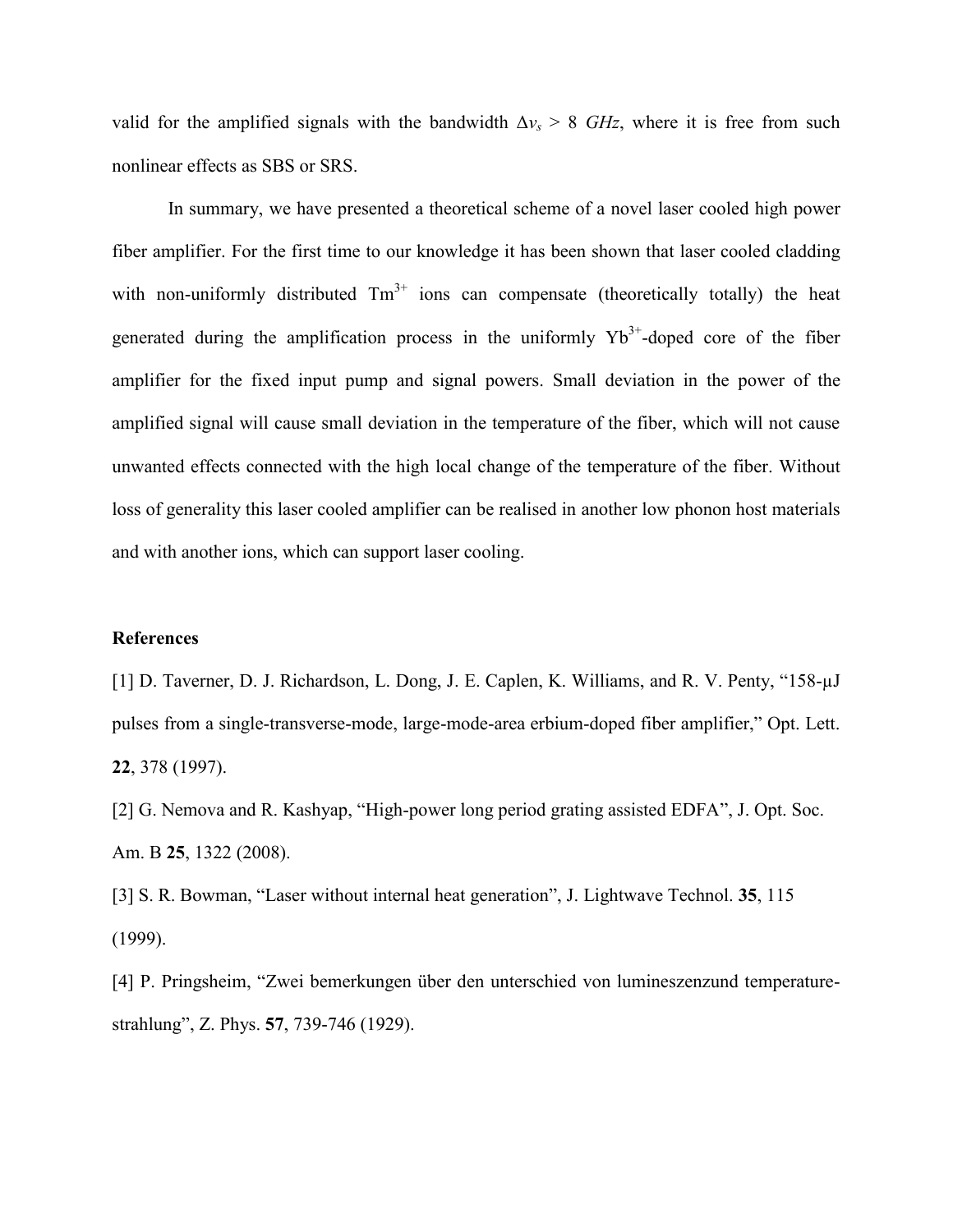[5] R. I. Epstein, M. I. Buchwald, B. C. Edwards, T. R. Gosnell and C. E. Mungan, "Observation of laser- induced fluorescent cooling of a solid", Nature (London) **377**, 500-502 (1995).

[6] P. C. Becker, N. A. Olsson, J. B. Simpson, *Erbium-Doped Fiber Amplifiers* (Academic Press, San Diego, 1999).

[7] R.I. Epstein, B.C. Edwards, nad J.E. Anderson, "Observation of anti-Stokes Fluorescence cooling in Thulium-doped glass", Phy. Rev. Lett. **85**, 3600-3603 (2000).

[8] T.R. Gosnell, "Laser cooling of a solid by 65 K starting from room temperature", Opt. Lett. **24**, 1041- 1043 (1999).

[9] T. Sakamoto, M. Shimizu, M. Yamada, T. Kanamori, Y. Ohishi, Y. Terunuma, and S. Sudo, "35-dB gain Tm-doped ZBLZN fiber amplifier operating at 1.65  $\mu$ m", IEEE Photon. Technol. Lett. 8, 349-351 (1996).

[10] J.Y Allain, M. Monerie, and H. Poignant, "Ytterbium-doped fluoride fibre laser operating at 1.02 µm", Electron. Lett. **28**, 988-989 (1992).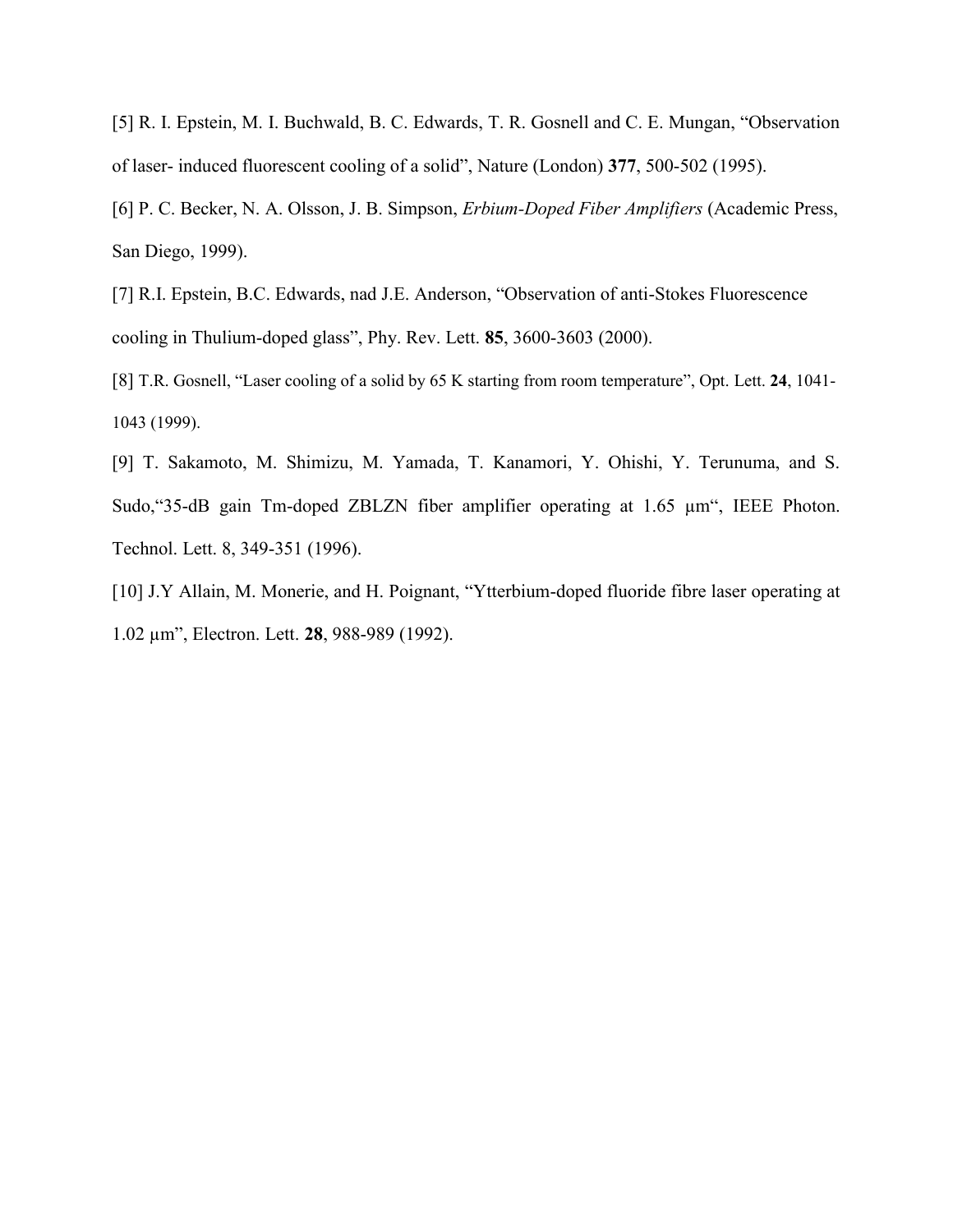

Fig.1. Structure under consideration. The curves in the cladding illustrate the  $Tm<sup>3+</sup>$  distribution.



Fig.2. Pump power deletion and signal power amplification along the length of the fiber amplifier.



Fig.3. Distribution of the temperature of the fiber along the length of the fiber amplifier, when the laser cooling in the fiber cladding is absent.